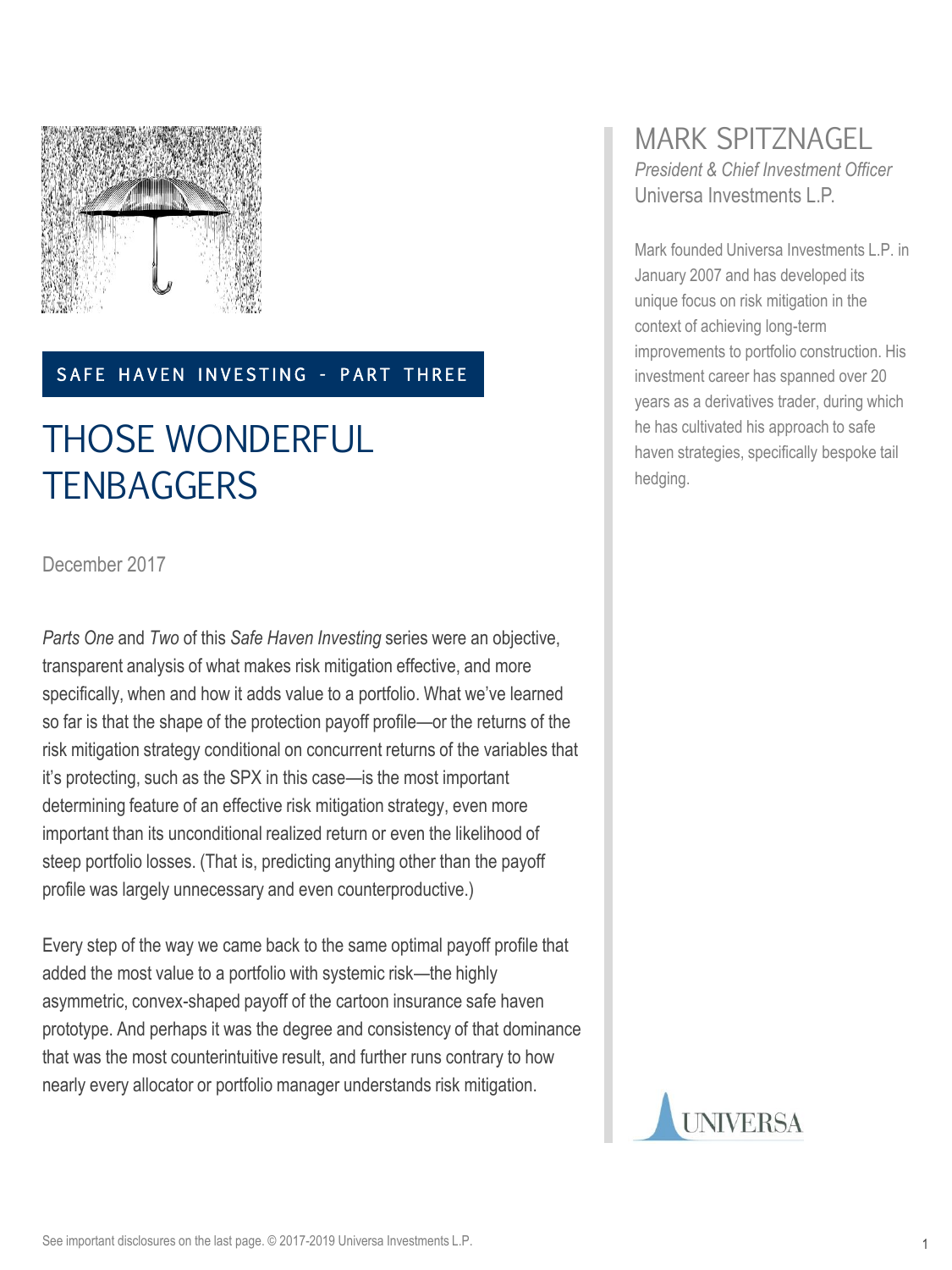#### *So we have seen how risk mitigation can go right and how it can go wrong. The question at hand is: What is our margin of error between the two?*

The defining parameter of how risk mitigation went right in the insurance prototype has been the degree of asymmetry between the amount of return generated in a crash (as defined by the SPX down by 15% or more over a year) and the loss the rest of the time. Up to this point, we have been using the "tenbagger" as our standard crash return and have been keeping the annual non-crash loss amount fixed at -100%, which means an asymmetric payoff of a 10-to-1 annual crash profit versus annual noncrash loss. "Tenbagger" is of course a reference to Peter Lynch's writing on "Those Wonderful Tenbaggers"—a term, borrowed from baseball, that he used for "a stock in which you've made ten times your money."

We have intentionally kept the assumptions in these cartoons basic to be both illustrative and able to best

identify and isolate risk mitigation effects (as well as to allow anyone to replicate the tests with little time or effort). We will now begin to examine sensitivities to the basic assumptions in more detail here, specifically those of the insurance safe haven. In particular, we will examine the shape of the payoff as driven by the chosen crash payoff, and the chosen size of the allocation to the insurance payoff in the portfolio.

Figure 1 shows, once again, the simply-defined dynamics of those three idealized, cartoon safe haven prototypes the "store-of-value", "alpha", and "insurance" safe havens.

And recall that we paired each prototype with an SPX position to form very basic test portfolios.

How did we choose the tenbagger crash payoff size for our previous testing? This payoff was chosen simply



#### **FIGURE 1**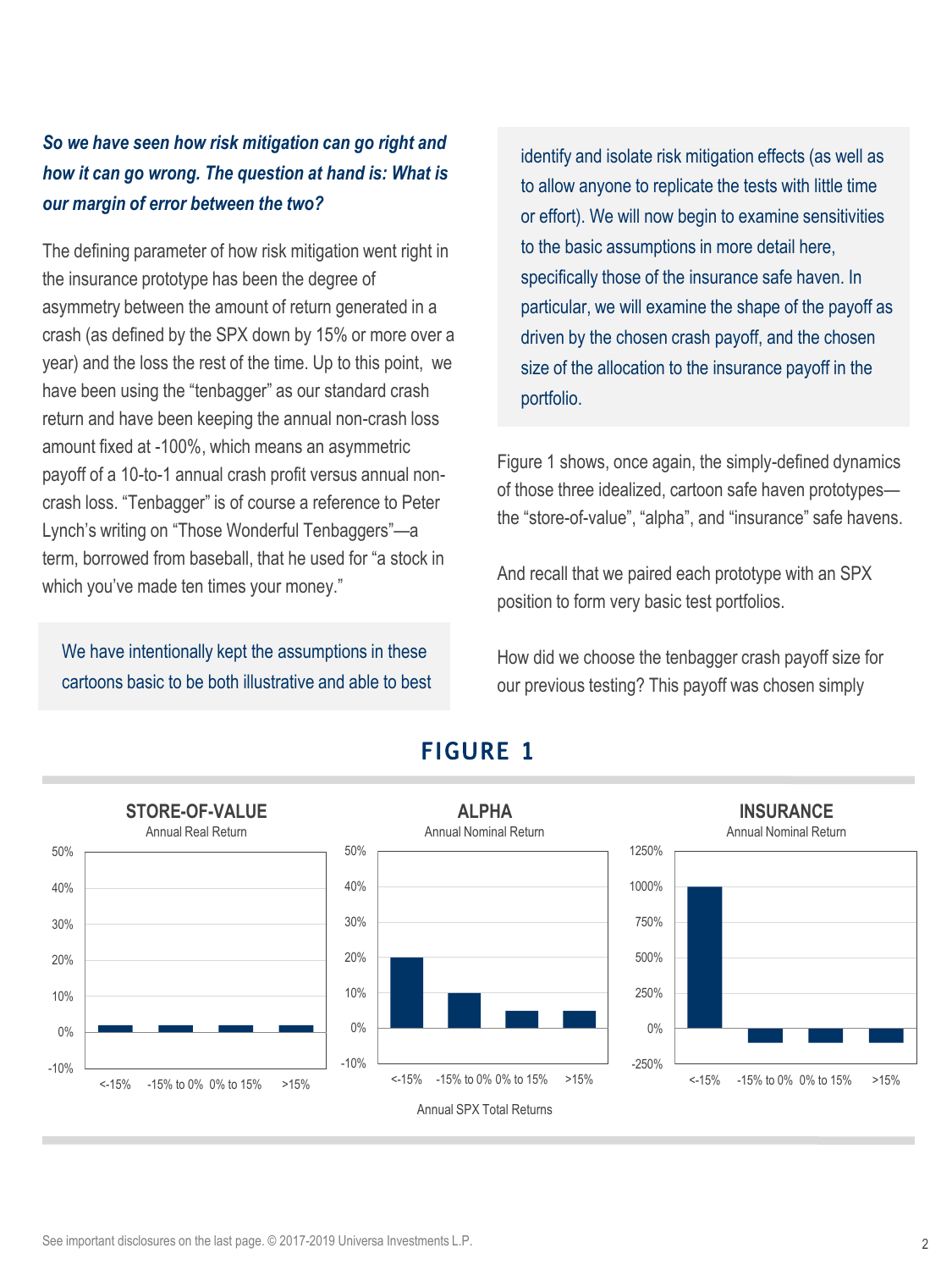because it provided an exact 0% arithmetic average return over the time periods tested (and it was slightly adjusted *ex post*, depending on the specific time period, to keep that average return at 0%); so this payoff thus presumed perfectly efficient and predictive forward-looking markets. (This is probably a fairly good assumption, though only investors with significant expertise could ever expect to consistently position for and realize such a tenbagger payoff profile—or better—in the derivatives markets.)

How sensitive are our results to that assumption of a 0% arithmetic return? What happens to these results if we move that around? Specifically, we can just look at the impact across a range of insurance crash payoffs (or, equivalently, a range of stand-alone insurance payoff arithmetic average returns) on the total portfolio geometric returns, or more specifically the compound annual growth rate (CAGR) outperformance of the 97% SPX + 3% insurance portfolio over the SPX alone (as we did in *Parts*

*One* and *Two*). Recall again that a higher long-run CAGR is precisely how effective risk mitigation manifests itself in adding value to a portfolio; it is all about avoiding the destructive "volatility tax" that is paid by a portfolio through the punitive negative compounding effect of large drawdowns.

The results are depicted in Figure 2 below. Each x-axis value of crash payoff (i.e., the return that the insurance prototype makes in a year when the SPX is down more than 15%) represents the payoff profile, for instance 1000% is equivalent to the tenbagger or 10-to-1 (or 1000%-to-100%) crash payoff, as represented in Figure 1.

The degree of convexity that was needed to add value as a risk mitigation strategy over any specific time period depended mostly on the frequency of the systemic losses (or the "fatness of the left tail" of the SPX return distribution) during that period. The more frequent the

# **FIGURE 2**



97% SPX + 3% INSURANCE VERSUS SPX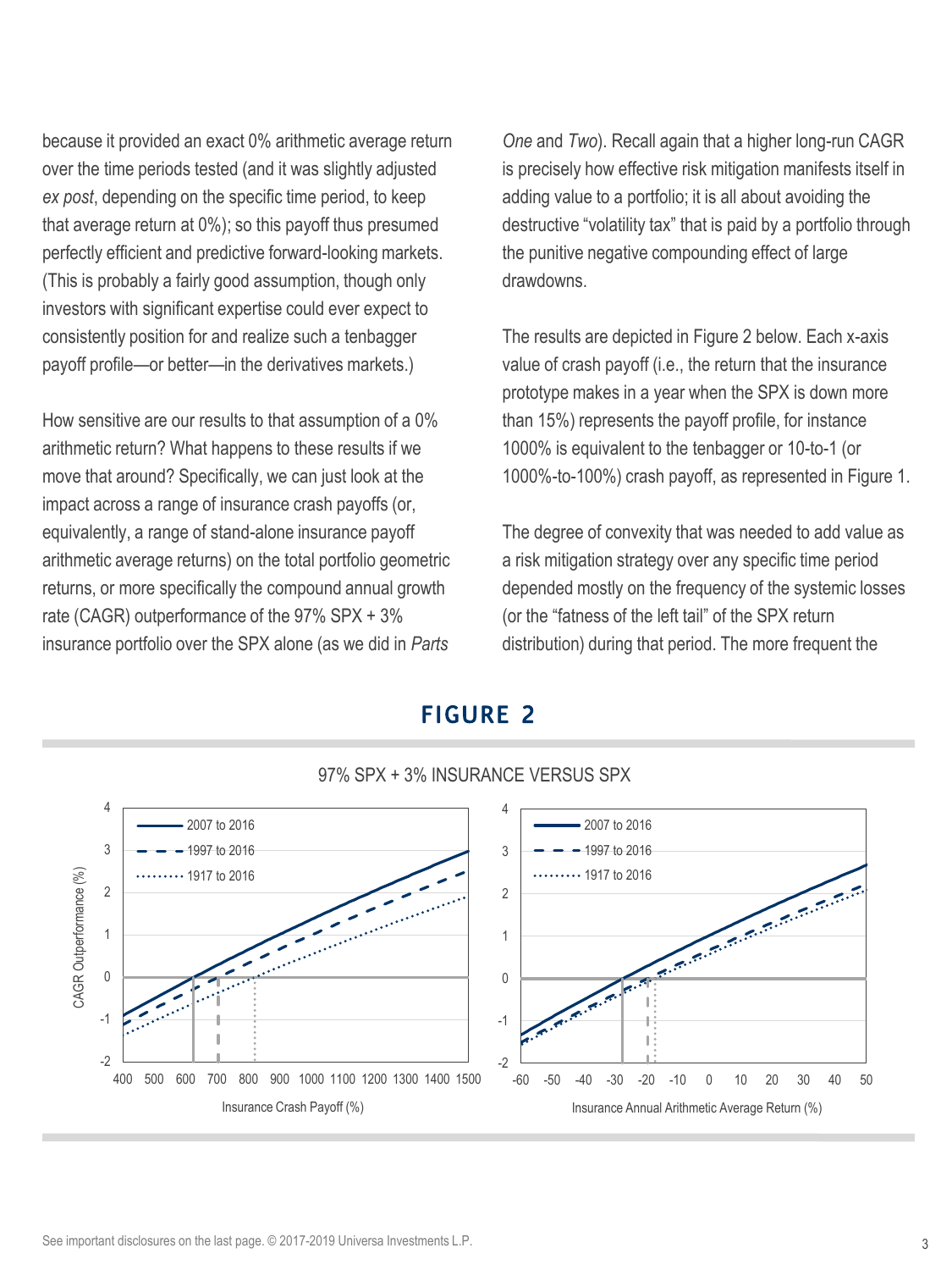losses, the greater the accumulated negative compounding effect, the greater the volatility tax charged to the portfolio's CAGR, but also the more frequent the insurance crash return profits—so the less crash payoff was needed to mitigate that volatility tax.

The insurance payoff required a minimum of about an eightbagger crash payoff (an "8-to-1 longshot") in order for it to add risk mitigation value to the portfolio through all of the three timeframes measured (with the 100-year timeframe requiring the highest payoff). This corresponded to an annual arithmetic average return for the stand-alone insurance payoff of about -20% (versus 0% for the tenbagger). At the other extreme, only about a sixbagger was required over the past 10 years, which corresponded to an annual arithmetic average return for the payoff of about -30%.

(The next time someone says that such an insurance profile is expensive, you can respond that you could have had an average of a 30% loss, including a crash, and your portfolio would have been no worse off.)

*This is the investing theory of relativity at work in the insurance prototype. Its stand-alone 0% arithmetic average return mapped to significant portfolio CAGR outperformance across time periods, all because of the profile of that 0% arithmetic average return relative to that of the SPX.*

In *Part Two* we showed how the historical CAGR outperformance for all of the safe haven prototypes was much greater with respect to a 60% SPX + 40% bonds portfolio (rather than to just the SPX alone), and this is a more realistic as well as appropriate comparison as it provides a more apples-to-apples comparison in terms of the risks in each portfolio (and is closer to a more

### **FIGURE 3**



97% SPX + 3% INSURANCE VERSUS 60% SPX + 40% BONDS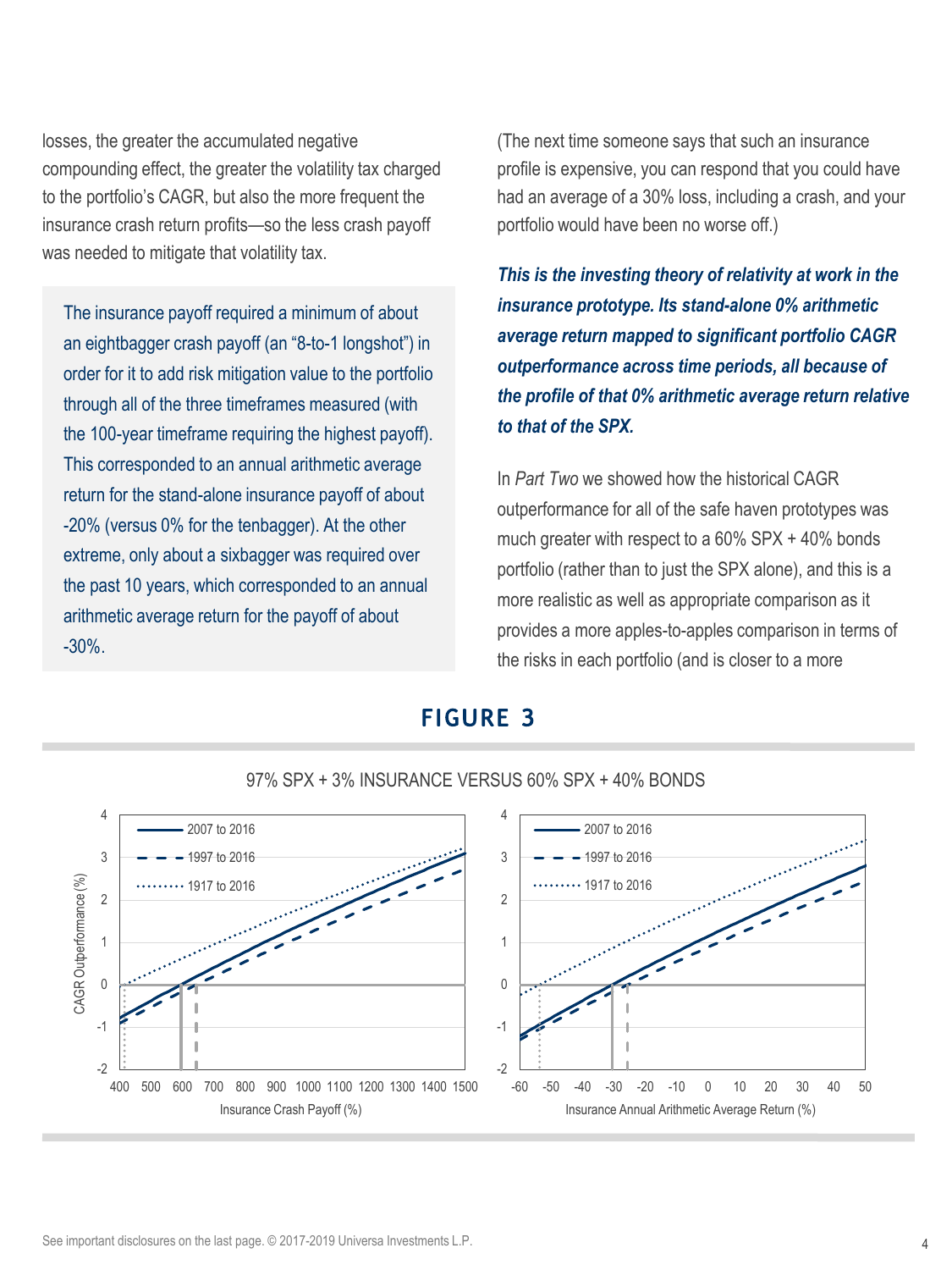conventional allocation). This is also apparent as we observe the range of crash payoffs against the resulting CAGR outperformance of the 97% SPX + 3% insurance portfolio over a 60% SPX + 40% bonds portfolio, in Figure 3 on the previous page.

In this case, the insurance payoff required something like a sixbagger in a crash (a "6-to-1 longshot") in order for it to add risk mitigation value to the portfolio through all of the three timeframes measured (with the 20-year timeframe requiring the highest payoff). This corresponded to an annual arithmetic average return for the stand-alone insurance payoff of about - 25%. At the other extreme, only about a fourbagger was required over the past 100 years, which corresponded to an annual arithmetic average return for the payoff of about -55%.)

There is a rather linear relationship between the crash payoff (or the stand-alone arithmetic average return) and portfolio CAGR outperformance, and one could argue all day whether it is a particularly flat linear function or not. (The flatter it is, or the lower its slope, the less sensitive the outperformance is to the payoff, and the less possibility of over-fitting or "data-mining" in our tests.) What matters to me, as a practitioner, is that the function provides a very generous margin of cushion for adding risk mitigation value to a portfolio. (I would warn again, however, that it is very likely an insufficient cushion for a naïve replicator of the insurance safe haven prototype.)

Also of significance is the difference between the flatness of that outperformance function of each of the three safe haven prototypes, depicted below in Figure 4.

Over that last 20 years, both the store-of-value and the



### **FIGURE 4**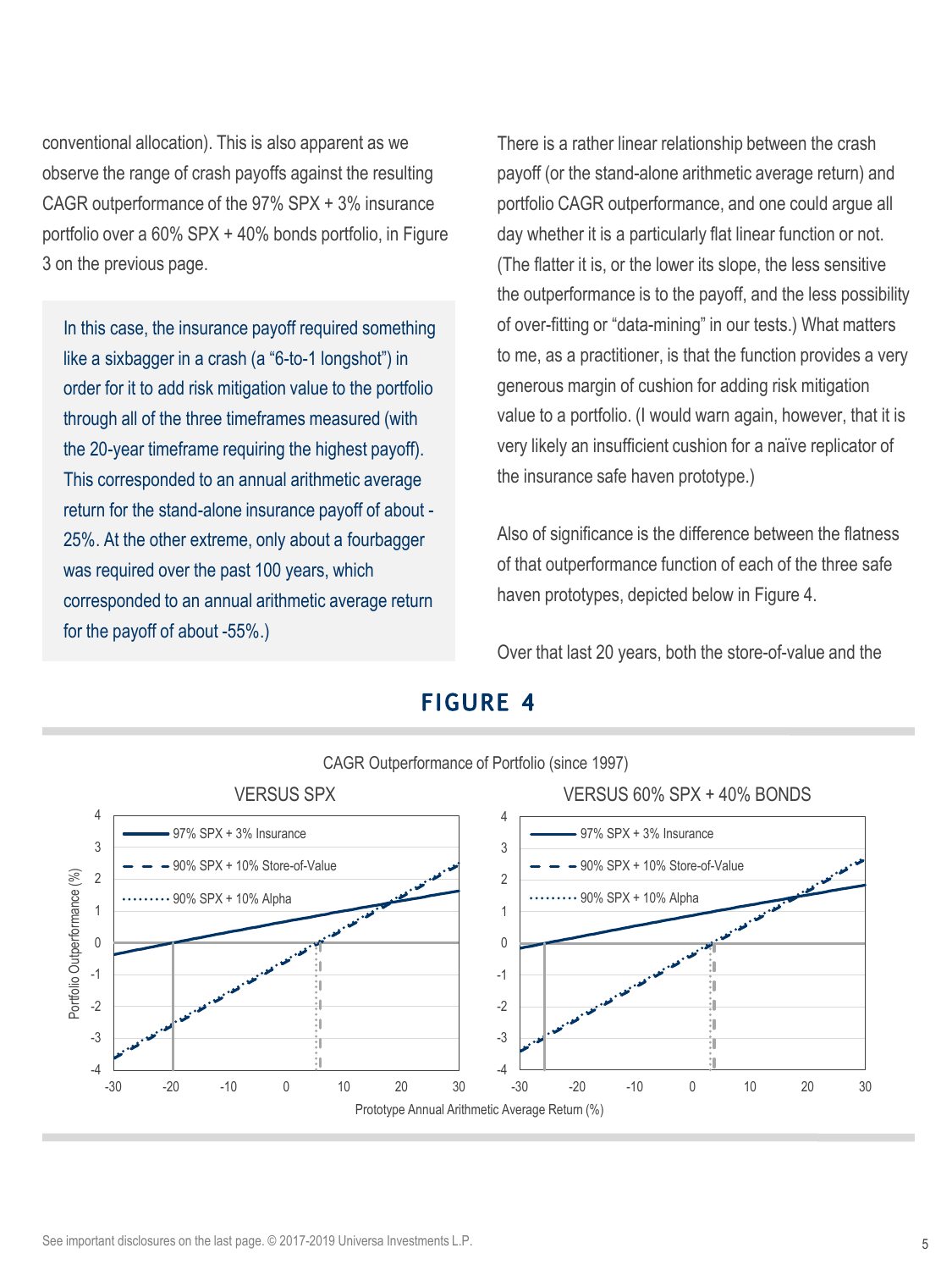alpha prototypes have been almost the same in terms of the risk mitigation value that they have provided to an SPX portfolio across their ranges of stand-alone arithmetic average returns. Moreover, their outperformance was much more sensitive to that arithmetic average return than was that of the insurance prototype.

*The insurance prototype's value added was much more robust to its assumed return parameter, as well as more elevated for any return assumptions except exceedingly and unrealistically high returns (approaching a stand-alone arithmetic average return of 20%). Any presumption of market efficiency (or 0% arithmetic average returns) was highly damning to the store-of-value and the alpha prototypes as worthwhile strategies; not so to the insurance prototype.* 

The arithmetic average returns for the store-of-value and the alpha prototypes were adjusted by simply adjusting the returns equally in each of their respective SPX buckets

(from Figure 1). For instance, an alpha prototype with a 12% arithmetic average return over the past 20 years (rather than 7%, as in Figure 1) had a 25% crash return and 10% returns whenever the SPX was positive. (Incredibly, 10% allocated to this payoff still added only about the same value to the SPX portfolio as did 3% allocated to our original insurance prototype with a 0% arithmetic return.)

A wonderful consequence of the wonderful tenbagger, or the extreme degree of convexity of the insurance payoff, is the very small allocation size required of that payoff in order to move the risk mitigation needle. The fine-tuning of this sizing, both of the insurance prototype as well as of the other two prototypes, is the other important parameter that we want to understand in terms of the sensitivity of our results. To do this, again we will stress that sizing input for the SPX + safe haven portfolios and see the resulting changes in the portfolios' respective CAGRs. The insurance prototype is depicted in Figure 5 below.

#### **FIGURE 5**

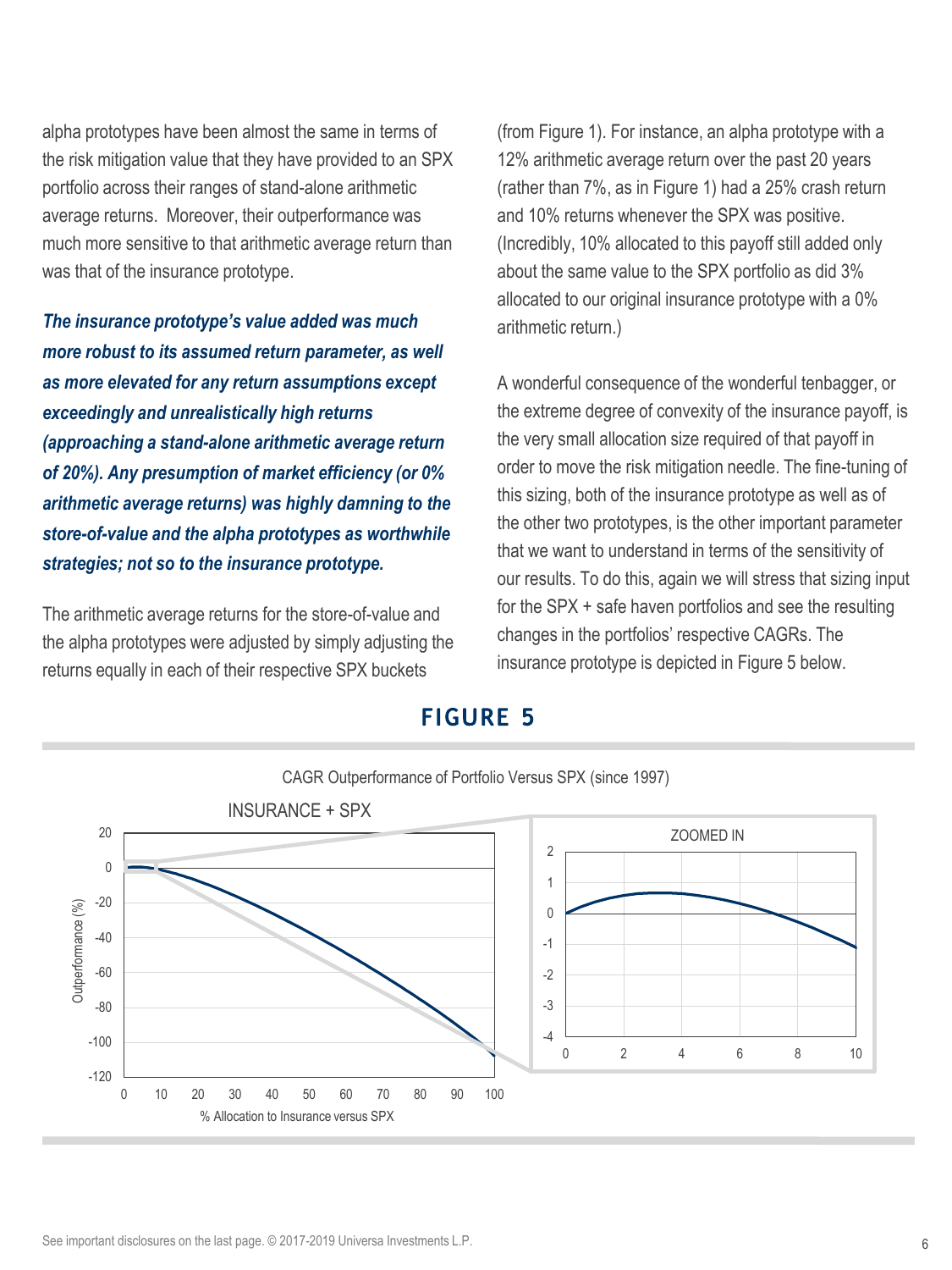As we saw in *Part Two*, in the words of the 16th century Swiss physician Paracelsus: "The right dose differentiates a poison from a remedy." This necessarily small 3% optimal dose of the insurance payoff—thanks to its very large "crash-bang"-for-the-buck—is such an important part of what makes it consistently add value to a portfolio whose risk it is mitigating. Up the dose too much, and it starts to subtract value.

It is commonly known in portfolio theory that the expected geometric return of a portfolio can be greater than that of any of its component parts (depending on the structure of the return covariance matrix and rebalancing). This effect of a mere 3% allocation simply takes that counterintuitive insight to its extreme. (Recall from *Part One* how a 3% allocation to an insurance prototype with a stand-alone 0% arithmetic average return created a portfolio CAGR outperformance over the past 20 years that was equivalent to the same 3% allocation size to an annual fixed almost 30% nominal return store-of-value prototype—and this bears repeating only because it might be one of the most counterintuitive observations that you'll ever read in finance.)

We want to add just enough risk mitigation to "clip" the negative compounding of the left tail, and no more.

Conditional on the SPX being down over 15%—as we have defined the crash bucket for the safe haven prototypes—the SPX was down on average about 30% across the three time periods we looked at, and we probably would have guessed at a range of around -20% to -40% without even looking at the data. With a roughly 1000% return for the insurance prototype in that crash

bucket, we would then have assumed that the required allocation to clip that tail would be about 3%. (A 1000% return on a 3% allocation equals an incremental 30% return to the portfolio, thus cancelling the loss.) So we could have arrived at our 3% allocation rather logically and, as Figure 5 makes clear, whether it was 2% or 4% (corresponding to our -20% to -40% loss guesstimate) wouldn't have changed the results materially. The point here is there was no precise *ex post* fit on the insurance allocation size in order to get the CAGR effect that we wanted. A napkin calculation would have done the same.

*The insurance prototype focuses on its strengths, and can get out of the way and leave what it's not particularly good at for other areas of the portfolio. It doesn't try to be all things to all investors.* 

The portfolio's small required allocation for risk mitigation leaves more capital to focus on non-crash returns, in this case the SPX. This is tough for most people to appreciate, as our mental accounting tends to prefer that each portfolio line item accomplish all tasks on its own (and we have a hard time dealing with a negative number). But we can see that such clear segmentation, when done right, clearly leads to more effective risk mitigation, and consequently higher portfolio compound returns.

This contrasts quite sharply with the other two safe haven prototypes, or specifically the alpha prototype which maxed out at a 35% allocation and whose impact on mitigating the negative compounding was such that moving to that optimal allocation level raised the portfolio CAGR only slightly. See Figure 6 on the next page.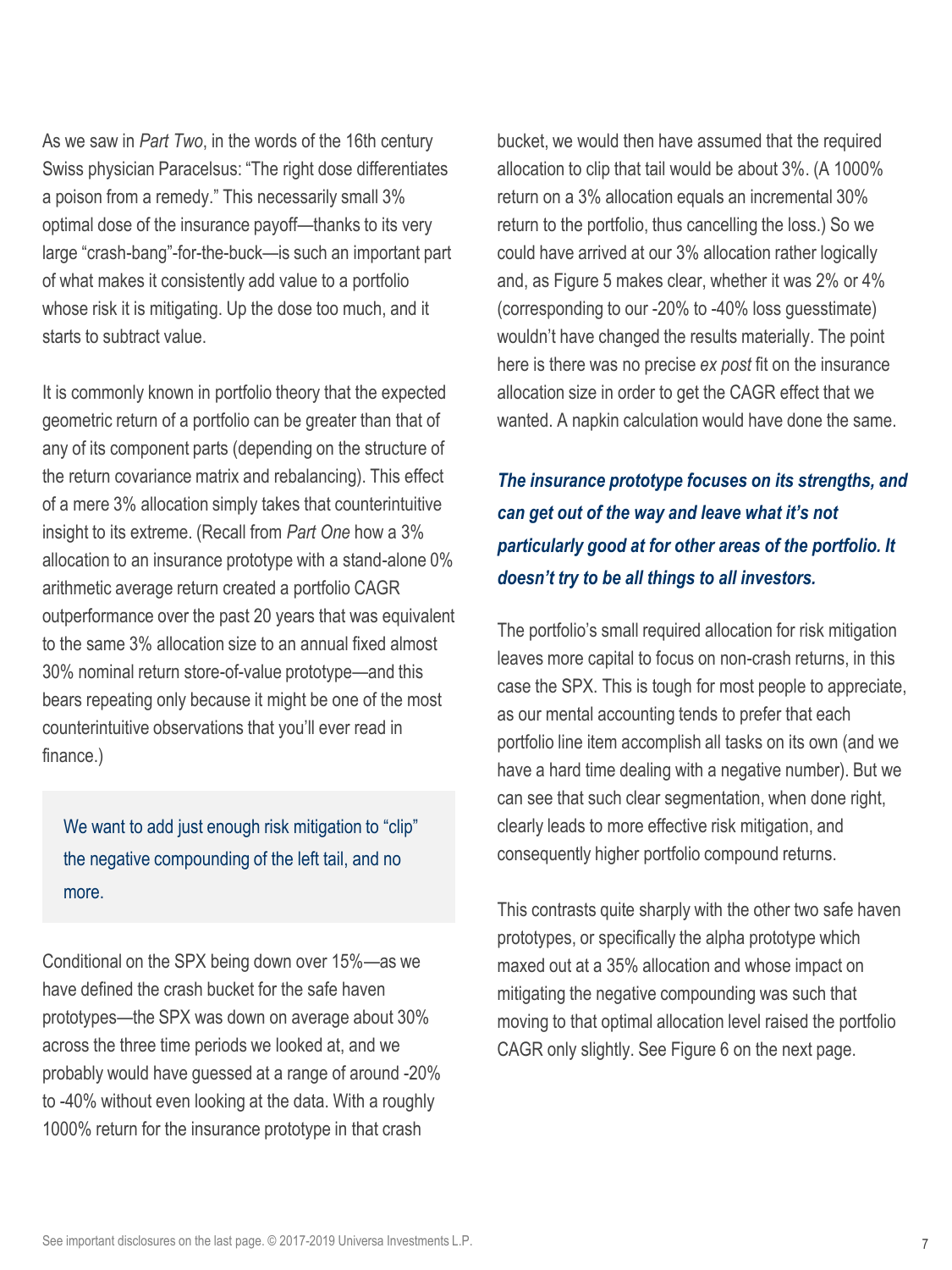# **FIGURE 6**



Recall from *Part One* that the performance of the store-ofvalue and the alpha prototypes in adding risk mitigation value to a portfolio relative to that of the insurance prototype is largely insensitive to these allocation parameters. (We stuck to a 10% allocation to these two prototypes simply because adding too much more seemed unreasonable and unrealistic.) Moreover, their payoff profiles already represent quite rosy scenarios (notwithstanding their stand-alone arithmetic average returns required to add any portfolio value).

The important point, though, is that we have clearly not overfit the allocation sizing, as no reasonable change would have changed the relative merits of the three safe haven prototypes in this analysis.

# **Honest and effective risk mitigation needs to be robust to the realization of that risk. In fact,**

**robustness just might be the most important attribute of effective risk mitigation. One cannot rely on a black box that worked in the past based on precise, empirically dialed-in parameters, such as sizing or timing.** 

**Effective risk mitigation needs to be able to add value within a broad spectrum of very general and logical parameters. Observing how well our safe haven prototypes, particularly the insurance prototype, have held up under these requirements has led us once again, in a highly transparent fashion, to the ways that risk mitigation can go right and how it can go wrong, and the margin of error between the two.**